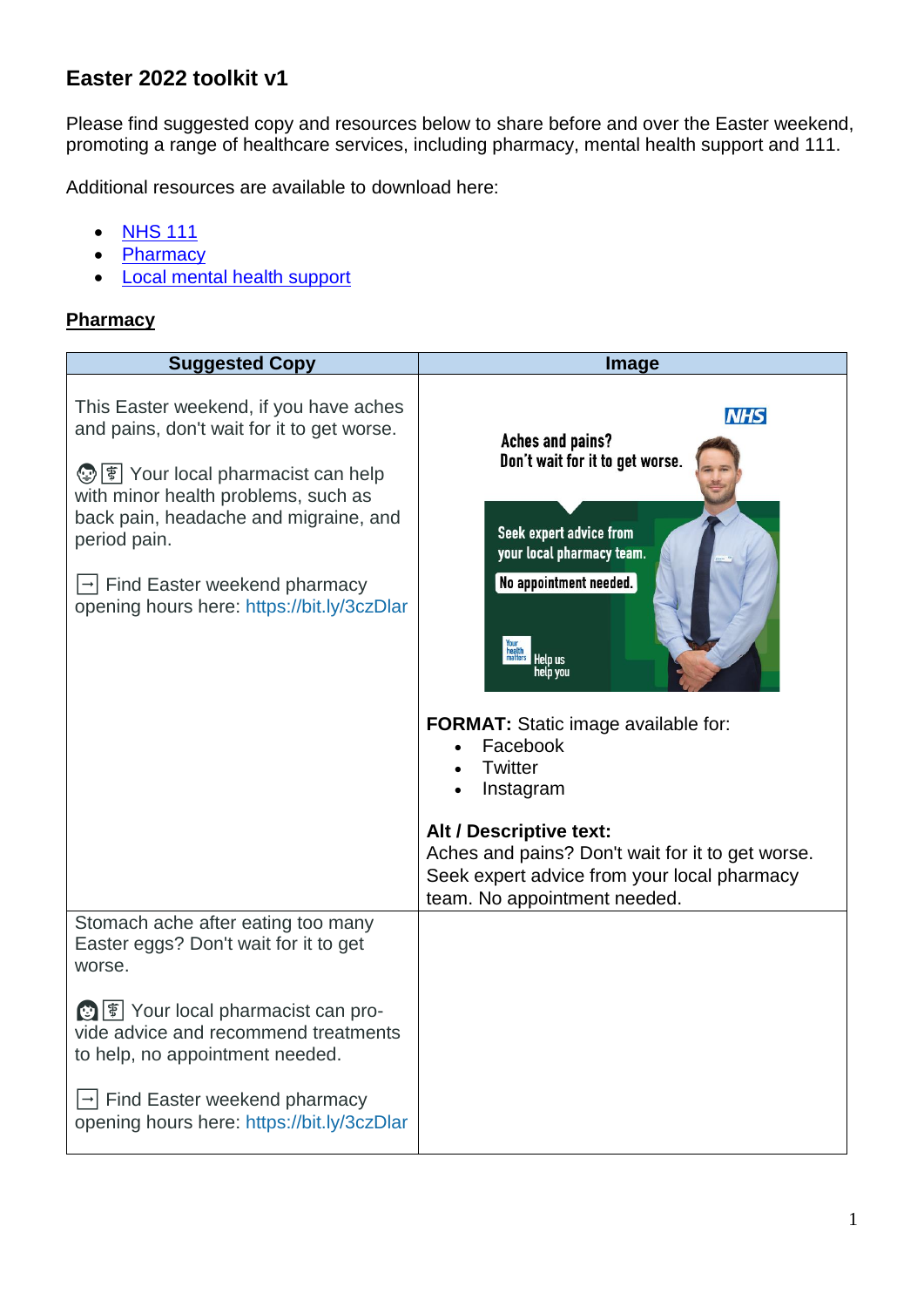|                                                                                                                                                           | <b>NHS</b>                                                                                                                                                            |
|-----------------------------------------------------------------------------------------------------------------------------------------------------------|-----------------------------------------------------------------------------------------------------------------------------------------------------------------------|
|                                                                                                                                                           | <b>Stomach ache?</b><br>Don't wait for it to get worse.<br>Seek expert advice from<br>your local pharmacy team.<br>No appointment needed.                             |
|                                                                                                                                                           | Your<br>Inealth<br>matters Help us<br>help you<br><b>FORMAT: Animated GIF available for:</b><br>Facebook<br><b>Twitter</b><br>Instagram                               |
|                                                                                                                                                           | Alt / Descriptive text:<br>Stomach ache bothering you? Don't wait for it to<br>get worse. Seek expert advice from your local<br>pharmacy team. No appointment needed. |
| Looking for a pharmacy open on over<br>the Easter weekend?<br>Find pharmacy opening hours in<br>#Birmingham and #Solihull here:<br>https://bit.ly/3czDlar | <b>NHS</b><br><b>Feeling unwell?</b><br>Don't wait for it to get worse.<br>Seek expert advice from                                                                    |
| 9<br>T Your local pharmacist can offer<br>quick, confidential advice on lots of com-<br>mon illnesses, and provide over-the-<br>counter medication.       | your local pharmacy team.<br>No appointment needed.<br>Your<br>matters Help us<br>help you                                                                            |
|                                                                                                                                                           | <b>FORMAT:</b> Static image available for:<br>Facebook<br>Twitter<br>Instagram                                                                                        |
|                                                                                                                                                           | Alt / Descriptive text:<br>Feeling unwell? Don't wait for it to get worse.<br>Seek expert advice from your local pharmacy<br>team. No appointment needed.             |
| Need help with tummy trouble or a sore<br>throat?                                                                                                         |                                                                                                                                                                       |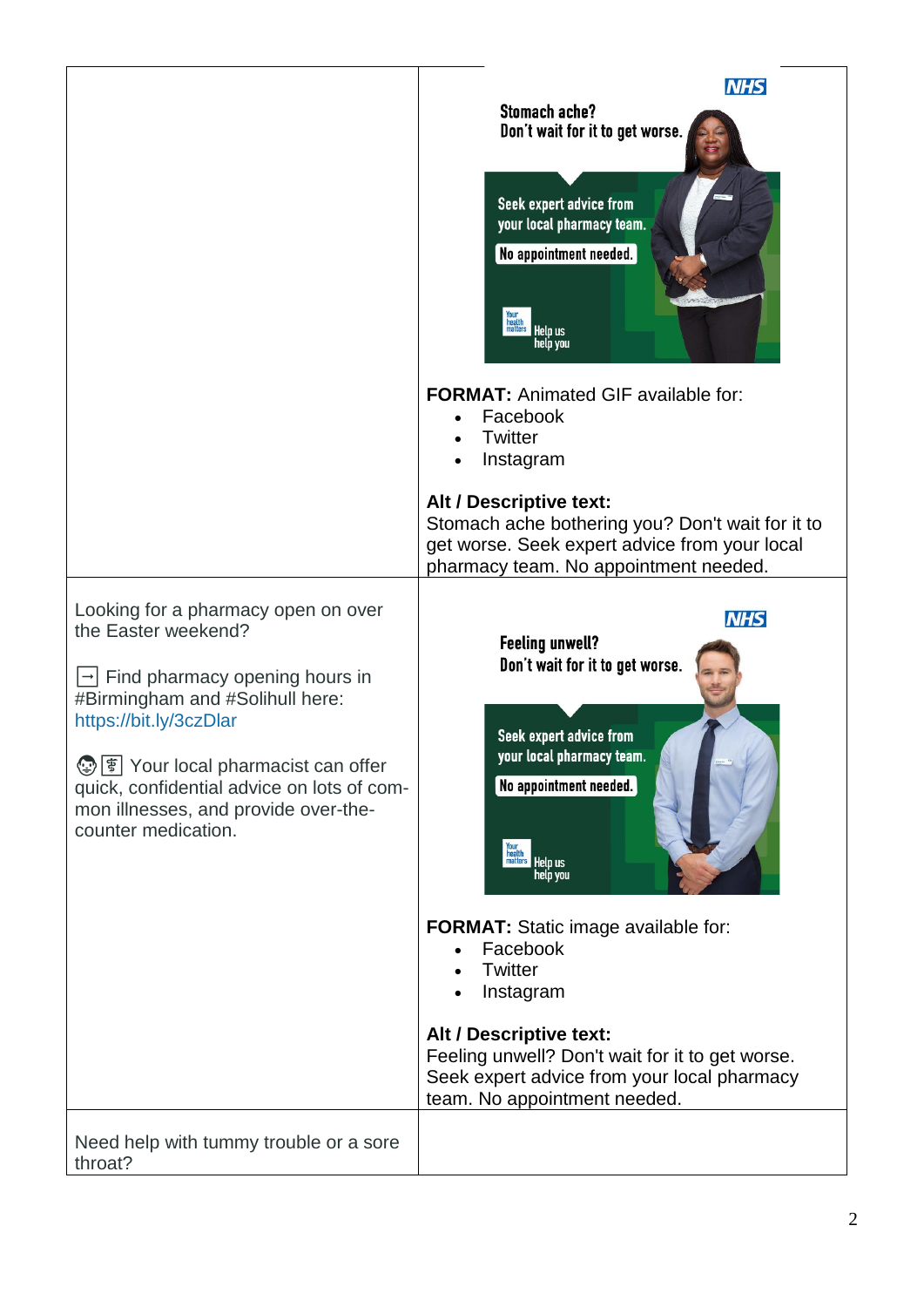| <b>③</b> <sup>零</sup> Your local pharmacist can offer<br>quick, confidential advice on lots of com-<br>mon illnesses, and provide over-the-<br>counter medication. | <b>NHS</b><br>Feeling under the weather?<br>Don't wait for it to get worse.                                                                                            |
|--------------------------------------------------------------------------------------------------------------------------------------------------------------------|------------------------------------------------------------------------------------------------------------------------------------------------------------------------|
| You can find pharmacy opening<br>hours over the Easter weekend here:<br>https://bit.ly/3czDlar                                                                     | Seek expert advice from<br>your local pharmacy team.<br>No appointment needed.<br>Victorian Port<br>matters Help us<br>help vou                                        |
|                                                                                                                                                                    | <b>FORMAT: Animated GIF available for:</b><br>Facebook<br><b>Twitter</b><br>Instagram                                                                                  |
|                                                                                                                                                                    | Alt / Descriptive text:<br>Feeling under the weather? Don't wait for it to get<br>worse. Seek expert advice from your local phar-<br>macy team. No appointment needed. |

# **111**

| <b>Suggested Copy</b>                                                                                                                                                                                                                                                                                        | Image                                                                                                                                                                                               |
|--------------------------------------------------------------------------------------------------------------------------------------------------------------------------------------------------------------------------------------------------------------------------------------------------------------|-----------------------------------------------------------------------------------------------------------------------------------------------------------------------------------------------------|
| This Easter weekend, if you have con-<br>cerns around a child aged 0-5 years old,<br>please call 111.<br><b>REA</b> NHS 111 offers patients quick ad-<br>vice on the best option for them to get<br>the care they need, including how to get<br>expert advice.<br>Learn more here:<br>https://bit.ly/3pRQ38h | <b>NHS</b><br><b>Help us</b>                                                                                                                                                                        |
|                                                                                                                                                                                                                                                                                                              | FORMAT: Static image available for:<br>Facebook<br><b>Twitter</b><br>Instagram<br>Alt / Descriptive text:<br>A photo of a mother comforting her daughter. The<br>text reads: 111. Help us help you. |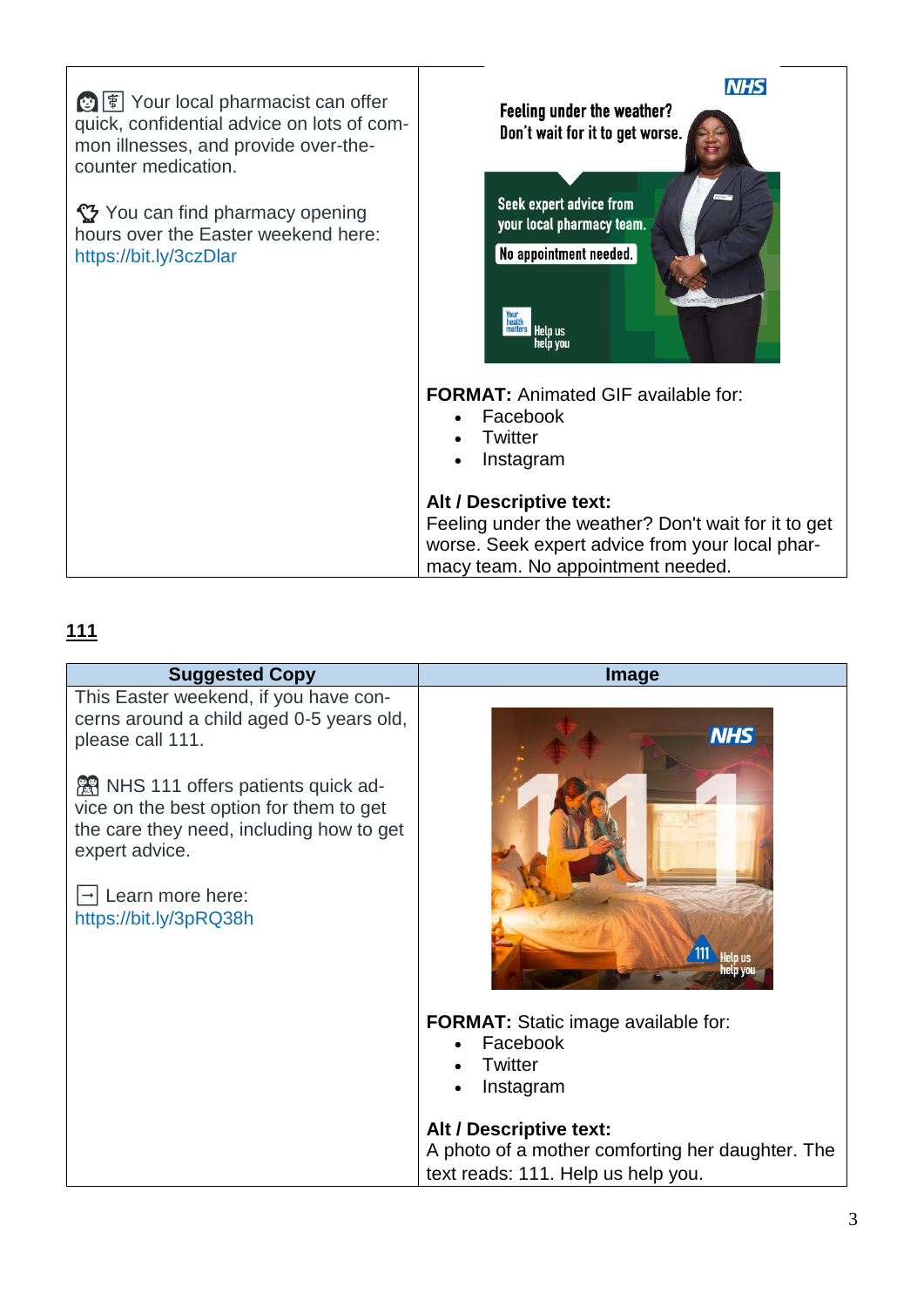| Over the Easter weekend, when you<br>think you need A&E, go to 111 online<br>first.<br>\$ \\\s 111 will help you right away,<br>and if needed, a healthcare professional<br>will call you.<br>쏍 Visit http://111.nhs.uk<br>A Always call 999 in an emergency.                                 | <b>NHS</b>                                                                                                                                                              |
|-----------------------------------------------------------------------------------------------------------------------------------------------------------------------------------------------------------------------------------------------------------------------------------------------|-------------------------------------------------------------------------------------------------------------------------------------------------------------------------|
|                                                                                                                                                                                                                                                                                               | <b>FORMAT:</b> Static image available for:<br>Facebook<br>Twitter<br>Instagram                                                                                          |
|                                                                                                                                                                                                                                                                                               | Alt / Descriptive text:<br>A photo of someone on the phone in their bath-<br>room. The text reads: 111. Help us help you.                                               |
| If you have an urgent health concern<br>over the Easter weekend, think 111 first.<br>(a)   \$   #NHS 111 will direct you to the<br>most appropriate service to use and can<br>even book you a timeslot at A&E.<br>图 Call 111 or visit http://111.nhs.uk<br>A Always call 999 in an emergency. | Help us<br>help you                                                                                                                                                     |
|                                                                                                                                                                                                                                                                                               | FORMAT: Static image available for:<br>Facebook<br>Twitter<br>Instagram                                                                                                 |
|                                                                                                                                                                                                                                                                                               | Alt / Descriptive text:<br>A photo of a child falling off a skateboard at a<br>skatepark, as a parent runs towards the child.<br>The text reads: 111. Help us help you. |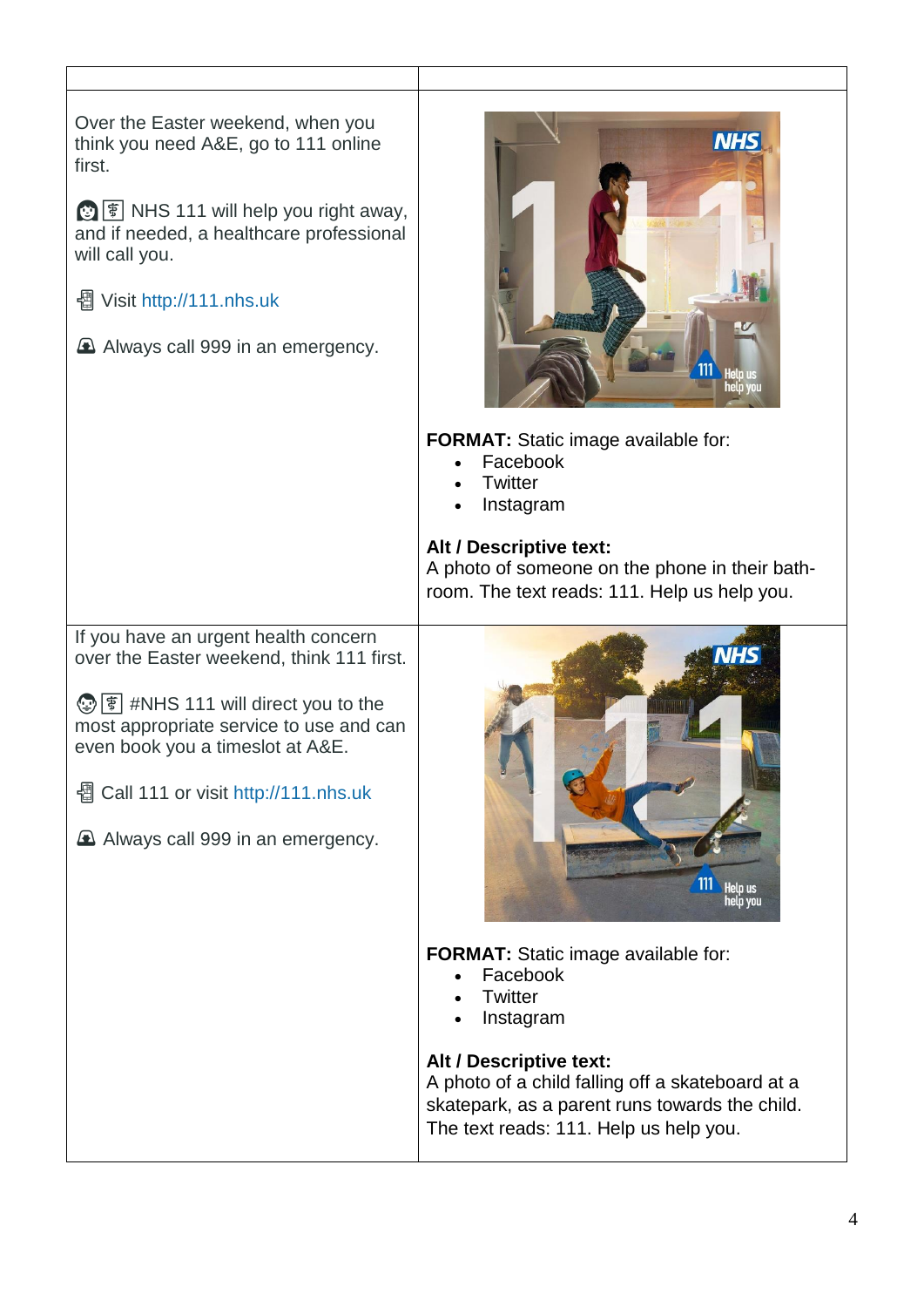## **Mental health**

| <b>Suggested Copy</b>                                                                                                                                                                                                                                                                                                                 | Image                                                                                                                                                                                                                                                                                                                                                                         |
|---------------------------------------------------------------------------------------------------------------------------------------------------------------------------------------------------------------------------------------------------------------------------------------------------------------------------------------|-------------------------------------------------------------------------------------------------------------------------------------------------------------------------------------------------------------------------------------------------------------------------------------------------------------------------------------------------------------------------------|
| Over the East weekend, it's okay if<br>you're not okay.<br>let If you need to speak with someone<br>about your #mentalhealth, we're here for<br>you.<br>Call 0121 262 3555<br>Our helpline is open 24/7<br><u>■ Visit BirminghamMind.org</u><br>Our LiveChat is open 10am to 9pm<br>every day                                         | It's okay<br>if you're not okay<br>You can talk to us 24/7 on 0121 262 3555<br><b>NHS Living Well</b><br><b>FORMAT:</b> Static image available for:<br>Facebook<br><b>Twitter</b><br>Instagram<br>Alt / Descriptive text:<br>A photo showing a woman looking out of the<br>window. The text reads: It's okay if you're not<br>okay. You can talk to us 24/7 on 0121 262 3555. |
| It's okay if you find yourself struggling<br>over the Easter weekend.<br>If you need someone to talk to, we're<br>here for you $\boxed{1}$<br>Call 0121 262 3555<br>壛<br>$\rightarrow$ Our helpline is open 24/7<br>■ Visit http://www.Birmingham-<br>Mind.org<br>$\boxed{\rightarrow}$ Our LiveChat is open 10am to 9pm<br>every day | It's okay<br>if you're not okay<br>You can talk to us 24/7 on 0121 262 3555<br><b>NHS Living Well</b><br>FORMAT: Static image available for:<br>Facebook<br>Twitter<br>Instagram                                                                                                                                                                                              |
|                                                                                                                                                                                                                                                                                                                                       | Alt / Descriptive text:<br>A photo showing a man staring into space. The<br>text reads: It's okayif you're not okay. You can<br>talk to us 24/7 on 0121 262 3555.                                                                                                                                                                                                             |